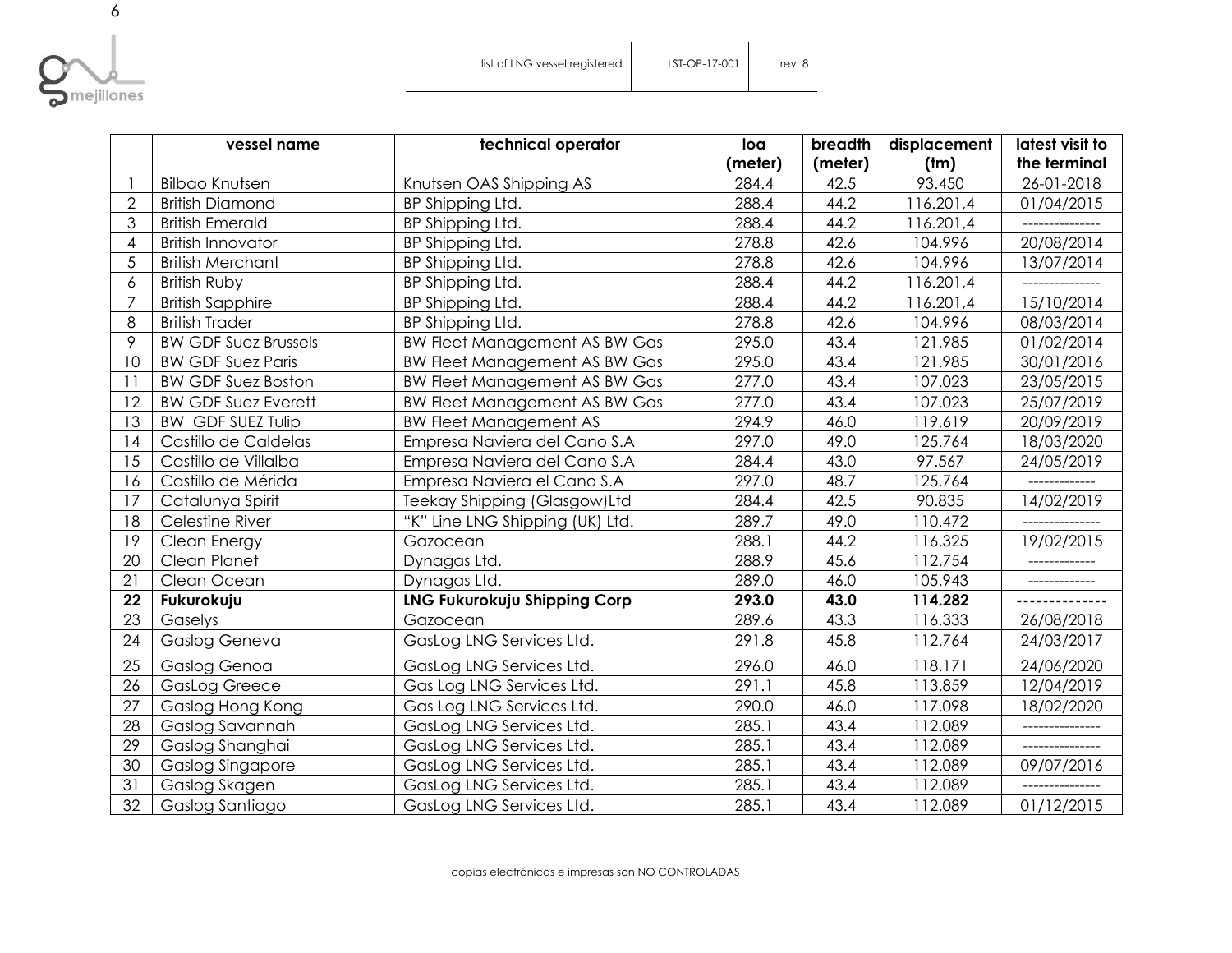

|                 | vessel name                  | technical operator                                                 | loa     | breadth | displacement | latest visit to |
|-----------------|------------------------------|--------------------------------------------------------------------|---------|---------|--------------|-----------------|
|                 |                              |                                                                    | (meter) | (meter) | (tm)         | the terminal    |
| 33              | Gaslog Saratoga              | GasLog LNG Services Ltd.                                           | 285.1   | 43.4    | 112.089      | 14/10/2016      |
| 34              | Gaslog Sydney                | GasLog LNG Services Ltd.                                           | 285.1   | 43.4    | 112.089      |                 |
| 35              | Golar Seal                   | Golar Management As Oslo                                           | 280     | 43.4    | 99.940       | 21/11/2019      |
| 36              | GDF Suez Cape Ann            | Hoeg LNG Fleet Management AS                                       | 283.0   | 43.4    | 112.457      | 27/04/2012      |
| 37              | <b>GDF Suez Neptune</b>      | Hoeg LNG Fleet Management AS                                       | 283.0   | 43.4    | 112.457      | 29/05/2012      |
| $\overline{38}$ | <b>GDF Suez Point Fortin</b> | MOL LNG Transport Ltd.                                             | 289.9   | 44.7    | 112.206      | 11/09/2015      |
| 39              | Gemmata                      | Shell International Trading and<br><b>Shipping Company Limited</b> | 294.0   | 46.0    | 100.812      |                 |
| 40              | Grace Acacia                 | Gazocean                                                           | 288.1   | 44.2    | 116.325      | 15/03/2013      |
| 41              | Grace Barleria               | Gazocean                                                           | 288.1   | 44.2    | 116.325      | 29/04/2013      |
| 42              | <b>Grace Cosmos</b>          | Gazocean                                                           | 288.1   | 44.2    | 116.325      | 10/05/2016      |
| 43              | <b>Hoegh Giant</b>           | Hoeg LNG Fleet Management AS                                       | 294.0   | 46.4    | 109.700      | 28-02-2018      |
| 44              | <b>Hoegh Gannet</b>          | Hoeg LNG Fleet Management AS                                       | 294.0   | 46.0    | 117.014      | --------------  |
| 45              | Jurojin                      | MOL LNG Transport Co.Ltd.                                          | 288.0   | 48.9    | 91.577       | 20/12/2018      |
| 46              | Ibérica Knutsen              | Knutsen OAS Shipping                                               | 277.0   | 43.4    | 100.113      |                 |
| 47              | Lalla Fatma N'Soumer         | <b>Hyproc Shipping Company</b>                                     | 289.5   | 49.0    | 110.447      | 25/11/2012      |
| 48              | La Mancha Knutsen            | Knutsen OAS Shipping                                               | 289.9   | 46.4    | 114.202      | 18/05/2020      |
| 49              | <b>Madrid Spirit</b>         | Teekay Shipping (Glasgow) Ltd.                                     | 284.4   | 42.5    | 106.890      | 18/03/2016      |
| 50              | Maran Gas Coronis            | Maran Gas Maritime INC                                             | 285.4   | 43.4    | 105.360      | 16/10/2015      |
| 51              | Maran Gas Alexandria         | Maran Gas Maritime INC                                             | 288.9   | 45.6    | 124.137      | _______________ |
| 52              | Maran Gas Apollonia          | Maran Gas Maritime INC                                             | 288.9   | 45.6    | 124.137      |                 |
| 53              | Maran Gas Posidonia          | Maran Gas Maritime INC                                             | 288.9   | 45.6    | 124.137      | ------------    |
| 54              | Maran Gas Sparta             | Maran Gas Maritime INC                                             | 288.9   | 45.6    | 124.137      | --------------  |
| 55              | Maran Gas Efessos            | Maran Gas Maritime INC                                             | 294.2   | 44.0    | 111.858,     | 10/08/2015      |
| 56              | Maran Gas Lindos             | Maran Gas Maritime INC                                             | 294.2   | 44.0    | 111.656      |                 |
| 57              | Maran Gas Delphi             | Maran Gas Maritime INC                                             | 294.2   | 44.0    | 111.858      |                 |
| 58              | <b>Maran Gas Pericles</b>    | <b>Maran Gas Maritime INC</b>                                      | 290.0   | 46.0    | 117.083      | 17/09/2020      |
| 59              | Methane Jane Elizabeth       | GasLog LNG Services Ltd.                                           | 283.0   | 43.4    | 102.535      |                 |
| 60              | Methane Alison Victoria      | GasLog LNG Services Ltd.                                           | 283.0   | 43.4    | 102.535      | --------------- |
| 61              | Methane Heather Sally        | GasLog LNG Services Ltd.                                           | 283.0   | 43.4    | 102.535      | 24/11/2014      |
| 62              | Methane Lydon Volney         | GasLog LNG Services Ltd.                                           | 283.0   | 43.4    | 102.535      |                 |
| 63              | Methane Nile Eagle           | GasLog LNG Services Ltd.                                           | 283.0   | 43.4    | 102.535      | _______________ |